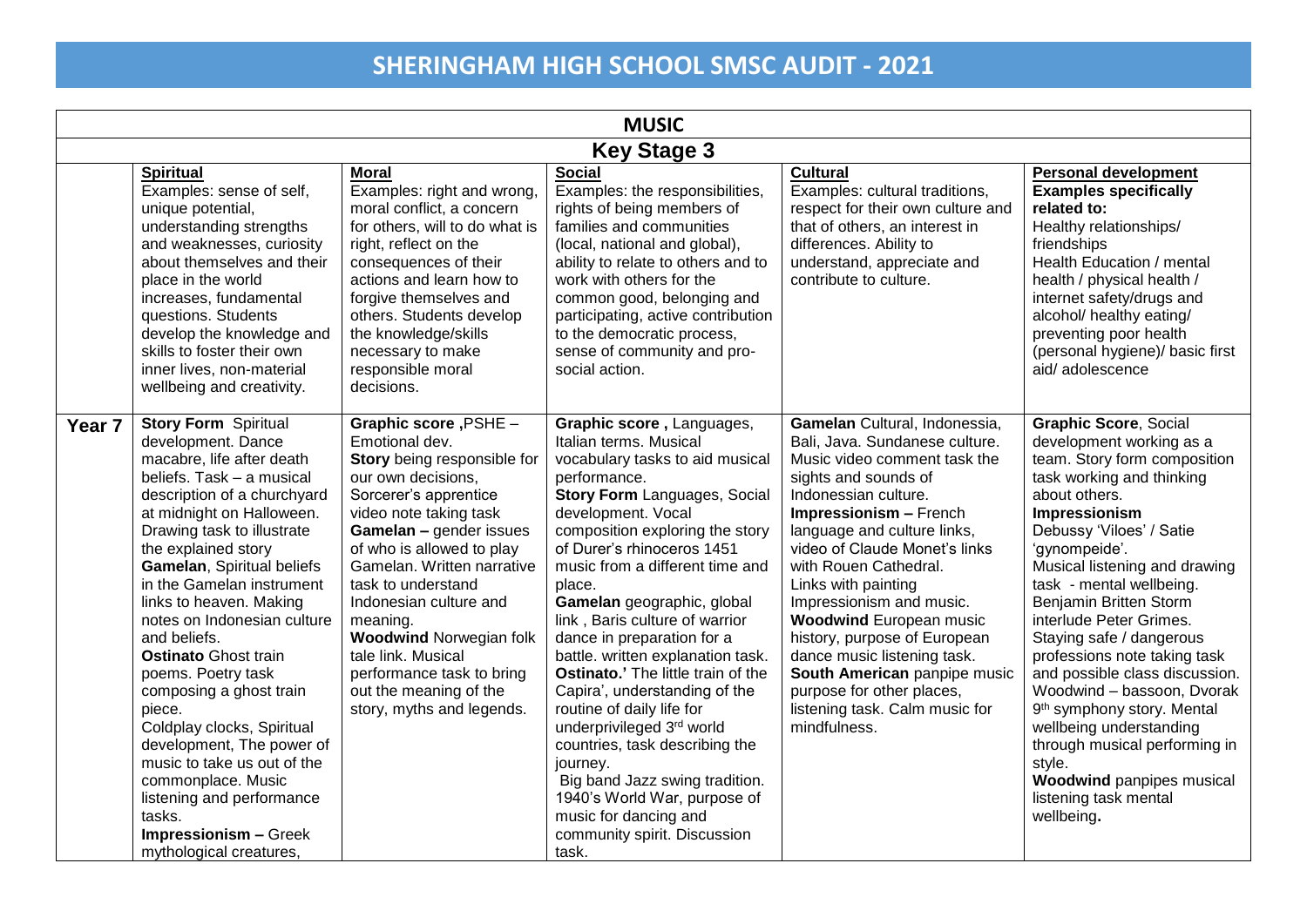|        | drawing the Greek legend<br>story inspired by the Ballet<br>Russ.<br>Violes, inner calm, magical<br>drawing task based on the<br>music and art installation<br>version. moonlight<br>composition, Gynompedie<br>calm music,                                                                                                                                                                                                                                                                                                                                                                                                   |                                                                                                                                                                                                                                                                                                                                                                                                                                                                  | <b>Impressionism - Peter Grimes</b><br>opera about fishing<br>communities. Written task<br>selecting information.<br><b>Woodwind Exploration of how</b><br>Dvorak felt about being in<br>America in 1895, listening<br>musical task.                                                                                                                                                                                    |                                                                                                                                                                                                                                                                                                                                                                                                                                                                                                                                                                                                                                                                                                                                                       |                                                                                                                                                                                                                                                                                                                                                                                                                                                                                                                                                                    |
|--------|-------------------------------------------------------------------------------------------------------------------------------------------------------------------------------------------------------------------------------------------------------------------------------------------------------------------------------------------------------------------------------------------------------------------------------------------------------------------------------------------------------------------------------------------------------------------------------------------------------------------------------|------------------------------------------------------------------------------------------------------------------------------------------------------------------------------------------------------------------------------------------------------------------------------------------------------------------------------------------------------------------------------------------------------------------------------------------------------------------|-------------------------------------------------------------------------------------------------------------------------------------------------------------------------------------------------------------------------------------------------------------------------------------------------------------------------------------------------------------------------------------------------------------------------|-------------------------------------------------------------------------------------------------------------------------------------------------------------------------------------------------------------------------------------------------------------------------------------------------------------------------------------------------------------------------------------------------------------------------------------------------------------------------------------------------------------------------------------------------------------------------------------------------------------------------------------------------------------------------------------------------------------------------------------------------------|--------------------------------------------------------------------------------------------------------------------------------------------------------------------------------------------------------------------------------------------------------------------------------------------------------------------------------------------------------------------------------------------------------------------------------------------------------------------------------------------------------------------------------------------------------------------|
| Year 8 | <b>Pentatonic</b><br>Jazz and Riff 'When the<br>saints' funeral celebration<br>New Orleans traditions.<br>Cat came back - ghosts.<br>Cats 9 lives. Music video<br>written evaluation.<br>Nina Simone, Feelin' good.<br>Celebrating the world<br>around us, discussion of<br>lyric content for effect.<br>Ghostbusters - I ain't afraid<br>of no ghost! Discussion of<br>beliefs possible.<br><b>Texture Cars - Gary</b><br>Numan, Feeling safe,<br>positive impact of<br>Asperger's syndrome by<br>looking at testimonial.<br><b>Musical Futures. Keane,</b><br>somewhere only we know,<br>Christmas and wonder,<br>Wellbeing | <b>Pentatonic Moral</b><br>development - poverty<br>link. World hunger song<br>writing task including lyric<br>writing.<br>Song Writing -<br>Composition<br>homelessness lyric writing<br>from information given by<br>video promotions by note<br>taking.<br>Jazz and Riff Cat came<br>back animal rights. Video<br>listening task. Possible<br>class discussion.<br>Blues song composition,<br>slavery possible<br>discussion, musical<br>composition in style | <b>Pentatonic Scottish land</b><br>clearance history. Song<br>performance task.<br>Jazz and Riff Jazz<br>Contrasting traditions<br>segregation. Blues song<br>composition task.<br>Texture TV music applied task<br>- Media. Emergency drama.<br>Musical composition to include<br>coastguard information.<br><b>Musical Futures. Black and</b><br>gold, Sam Sparrow; race and<br>sexuality issues<br>Pop world culture | Pentatonic Cultures - China,<br>written task reaction to<br>promotion of Chinese culture.<br>Japan, cherry blossom festival,<br>impact on families. Traditional<br>Japanese instruments drawing<br>task.<br>Scotland. Song performances.<br>Historical background to<br>Jacobean Rebellion written task.<br>Jazz and Riff Cultural - USA.<br>Jazz<br>Contrasting traditions. Historical<br>development of Jazz because of<br>music from time and place.<br>Performances of traditional Jazz<br>pieces.<br>An Englishman in New York.<br>Sense of belonging and<br>alienation. Musical listening and<br>performance task.<br>Texture Late C20th culture<br><b>Musical Futures. Reggae,</b><br>Rastafarianism. Performances<br>of music from Bob Marley | <b>Musical Futures. Black and</b><br>gold, Sam Sparrow; race and<br>sexuality issues. Music<br>performance task.<br>Pop world culture<br><b>Song Writing</b><br>How making small changes<br>one step at a time can help go<br>make improvement, Musical<br>arrangement task. Mental<br>wellbeing link.<br>Jazz<br>Story of Jazz and American<br>prohibition. Alcohol problems<br>Historical context task<br>possibly as hw.<br><b>Riff</b><br>Song performance 'An<br>Englishman in New York'<br>Teacher explanation of story<br>being gay in America in<br>1960's |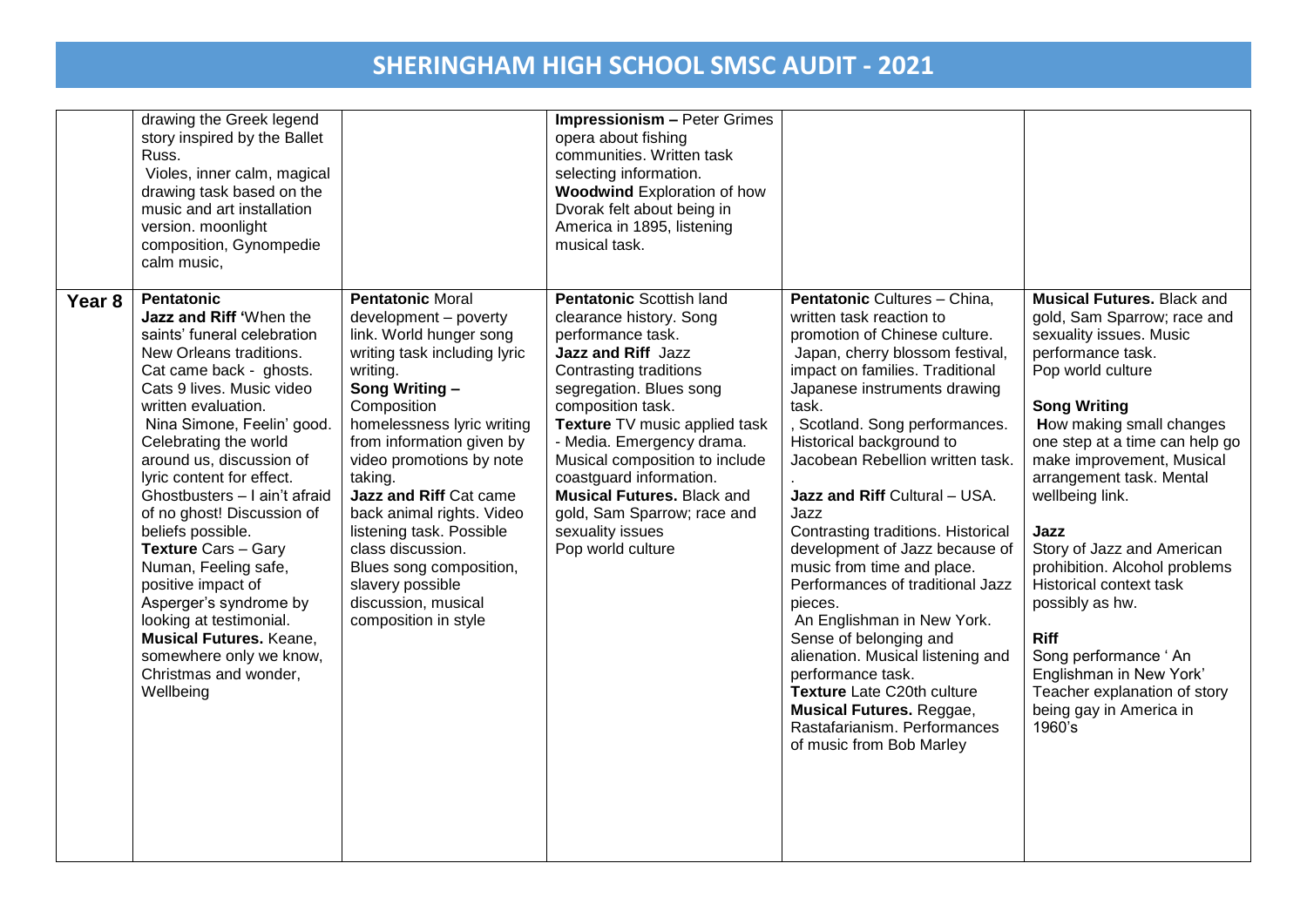|        | <b>Key Stage 4</b>                                                                                                                                                                                                                                                                                                                                                                                                                                                                                                                                                                                        |                                                                                                                                                                                                                                                                                                                        |                                                                                                                                                                                                                                                                                                                                                                                                                                                           |                                                                                                                                                                                                                                                                                                                                                                                                                                                                                                                                                                                                                                                                        |                                                                                                                                                                                                                                                                                                                                                                                                                                                                                                                                                                                                                                                                                                                                                                                      |  |  |
|--------|-----------------------------------------------------------------------------------------------------------------------------------------------------------------------------------------------------------------------------------------------------------------------------------------------------------------------------------------------------------------------------------------------------------------------------------------------------------------------------------------------------------------------------------------------------------------------------------------------------------|------------------------------------------------------------------------------------------------------------------------------------------------------------------------------------------------------------------------------------------------------------------------------------------------------------------------|-----------------------------------------------------------------------------------------------------------------------------------------------------------------------------------------------------------------------------------------------------------------------------------------------------------------------------------------------------------------------------------------------------------------------------------------------------------|------------------------------------------------------------------------------------------------------------------------------------------------------------------------------------------------------------------------------------------------------------------------------------------------------------------------------------------------------------------------------------------------------------------------------------------------------------------------------------------------------------------------------------------------------------------------------------------------------------------------------------------------------------------------|--------------------------------------------------------------------------------------------------------------------------------------------------------------------------------------------------------------------------------------------------------------------------------------------------------------------------------------------------------------------------------------------------------------------------------------------------------------------------------------------------------------------------------------------------------------------------------------------------------------------------------------------------------------------------------------------------------------------------------------------------------------------------------------|--|--|
|        | <b>Spiritual</b><br>Examples: sense of self,<br>unique potential,<br>understanding strengths<br>and weaknesses, curiosity<br>about themselves and<br>their place in the world<br>increases, fundamental<br>questions. They develop<br>the knowledge and skills<br>to foster their own inner<br>lives, non-material<br>wellbeing and creativity.                                                                                                                                                                                                                                                           | <b>Moral</b><br>Examples: right and wrong,<br>moral conflict, a concern<br>for others, will to do what is<br>right, reflect on the<br>consequences of their<br>actions and learn how to<br>forgive themselves and<br>others. They develop the<br>knowledge/skills necessary<br>to make responsible moral<br>decisions. | <b>Social</b><br>Examples: the responsibilities,<br>rights of being members of<br>families and communities<br>(local, national and global),<br>ability to relate to others and to<br>work with others for the<br>common good, belonging and<br>participating, active contribution<br>to the democratic process,<br>sense of community and pro-<br>social action.                                                                                          | <b>Cultural</b><br>Examples: cultural traditions,<br>respect for their own culture and<br>that of others, an interest in<br>differences. Ability to<br>understand, appreciate and<br>contribute to culture.                                                                                                                                                                                                                                                                                                                                                                                                                                                            |                                                                                                                                                                                                                                                                                                                                                                                                                                                                                                                                                                                                                                                                                                                                                                                      |  |  |
| Year 9 | <b>Chords</b> Dance Link<br><b>Variations Spiritual</b><br>development, Victorian<br>celebration of<br>death.Mahler music<br>composition task.<br>Dance and Trance music<br><b>Indian music</b><br>Indian gods and<br>goddesses. Stories<br>behind the Indian music<br>explored and used for<br>composition.<br>RE. Indian Gods. Musical<br>listening task music for<br>different purposes.<br>Raga Megah, Indian<br>mythology and spiritual<br>story. Musical listening<br>and performance tasks.<br><b>Percussion Thus Spract</b><br>Zarathustra - sun<br>worship. Possible<br>discussion of the story. | Indian Music link to Hindu.<br>stories. Lord Krishna and<br>the story of Raga Megah.<br>Musical performance and<br>listening tasks. Story of<br>Raga Durga.<br><b>Duet music</b><br>King of the road poverty<br>song. Musical performance<br>and listening comparison<br>tasks.                                        | Chords Cultural.UK, Media -<br>Film music<br>Variations Media studies -<br>Film Theme<br>Mozart, poverty link hw task.<br><b>Indian Music - link to world</b><br>poverty / culture<br>Bhangra - Punjab farmer's<br>dance. Comparison task of the<br>purpose of the music from<br>traditional dance to popular<br>Indian music.<br><b>Percussion</b> Composition Task<br>- applied music, World News<br>theme. Use of language skills<br>in lyric writing. | <b>Chords Historical Sea Shanty</b><br>tradition. Musical performance<br>with cultural reference taken<br>from listening tasks.<br>Dance Link<br>Variations Cultural -<br>German Links, European music.<br>Paganini theme use from<br>different times and place written<br>comparison.<br>Indian Music Cultural - India.<br>Musical listening and<br>performance tasks.<br><b>Duet</b><br>American 1950's pop culture.<br>Listening and musical<br>performance.<br>Percussion French music.<br>West Indies music.<br>African culture. Written notes of<br>Burundi drumming hierarchy.<br>Spanish culture. Castanets<br>rhythms Bolero dance musical<br>listening task. | <b>Chords.</b> Art – animation link,<br>applied music. Use of 'Where<br>the Wild things are' exploring<br>family relationships and<br>responsibilities.<br>Musical composition task.<br>Song ' Eleanor Rigby' links to<br>loneliness, mental health<br>Song listening and<br>performance task in style.<br>Variations Mahler symphony,<br>Sadness, bereavement and<br>death. Musical composition<br>and listening task.<br>Axel F variations - drugs<br>awareness possible link to be<br>developed.<br><b>Indian music</b><br>Raga, mental wellbeing,<br>mindfulness meditation link<br>musical listening task.<br>Percussion - Bolero, use of<br>dance in<br>wellbeing.performance task.<br>'Thus spract Zarrathustra' link<br>to mental illness / staying<br>safe. Listening task. |  |  |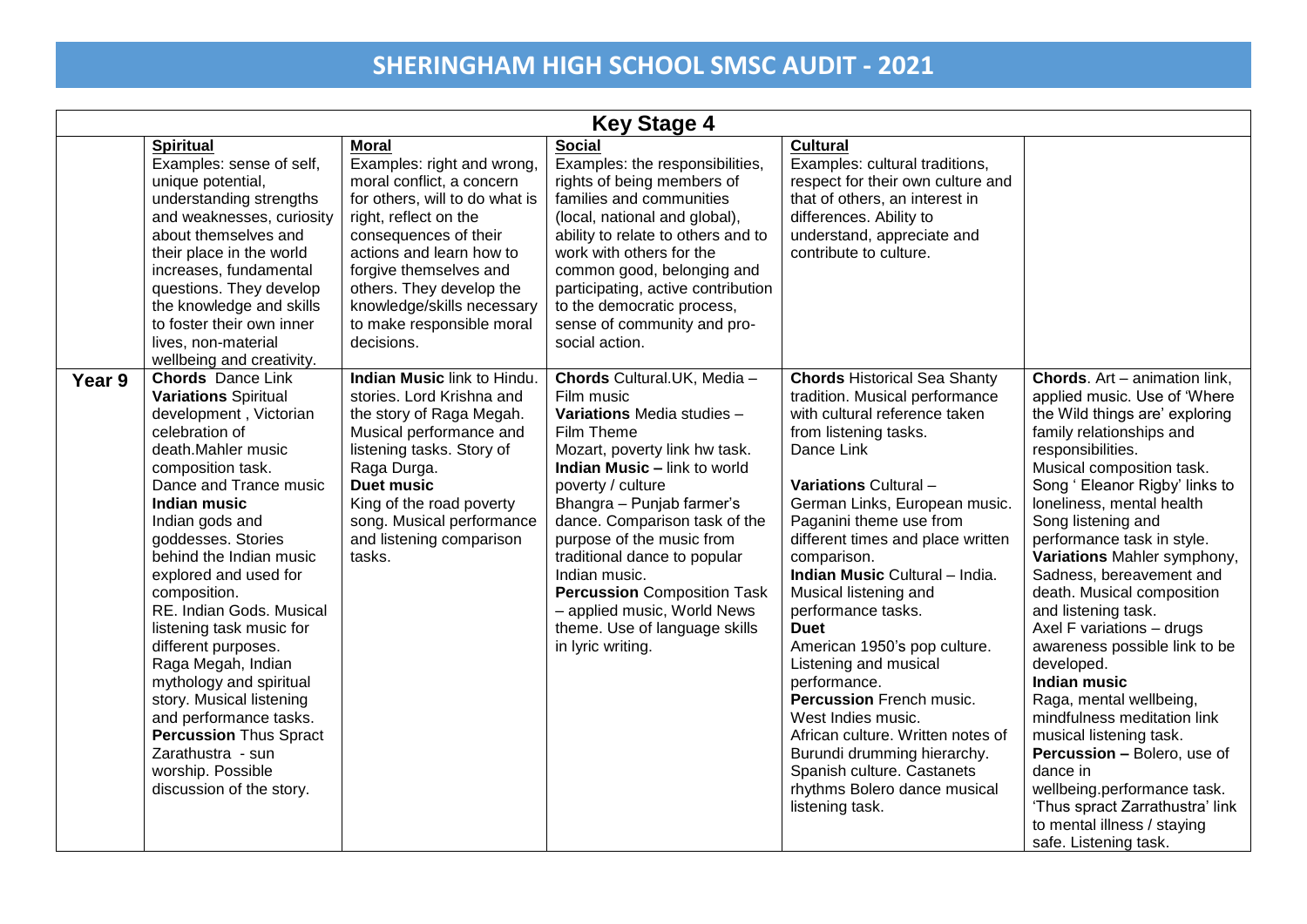|                                  |                                                                                                                                                                                                                                                                                                                                                                                                                                                                                                                                          |                                                                                                                                                                                                                                                                                                                                                                                                                                                                      |                                                                                                                                                                                                                                                                                          |                                                                                                                                                                                                                                                                                                                                                                                                                                                                      | Duet Songs 'Down Under and<br>King of the road' link to<br>homelessness, staying safe.<br>Musical performance tasks<br>and possible discussion.<br>Film music. Harry Potter<br>Theme<br>Adoption and family's link.<br>Listening task written<br>response. |
|----------------------------------|------------------------------------------------------------------------------------------------------------------------------------------------------------------------------------------------------------------------------------------------------------------------------------------------------------------------------------------------------------------------------------------------------------------------------------------------------------------------------------------------------------------------------------------|----------------------------------------------------------------------------------------------------------------------------------------------------------------------------------------------------------------------------------------------------------------------------------------------------------------------------------------------------------------------------------------------------------------------------------------------------------------------|------------------------------------------------------------------------------------------------------------------------------------------------------------------------------------------------------------------------------------------------------------------------------------------|----------------------------------------------------------------------------------------------------------------------------------------------------------------------------------------------------------------------------------------------------------------------------------------------------------------------------------------------------------------------------------------------------------------------------------------------------------------------|------------------------------------------------------------------------------------------------------------------------------------------------------------------------------------------------------------------------------------------------------------|
| Year 10<br>onwards               | <b>Western music 1600</b><br>The role of the church in<br>17 <sup>th</sup> century music.<br>Listening to Bach,<br>protestant rise, Martin<br>Luther. Background<br>homework task and<br>musical performance task.<br>French pavan funeral<br>music. Performance of<br>ravel 'pavan L' enfante<br>defunct'.musical<br>performance In style.<br><b>Modal Music</b><br>Walking on the moon -<br>world themes. Musical<br>performance in style awe<br>and wonder.<br>Whole tone scale French<br>impressionism<br>composition task in style. | <b>Music for stage and</b><br>screen<br>Defying gravity song,<br>difficult choices exploration<br>of the story through video<br>and song analysis.<br>Songs from Matilda, how<br>we treat others. Musical<br>performance task.<br>Modal music - exploration<br>of working in Mill towns in<br>C <sub>19th</sub><br>Musical performance in<br>folk style. Dalesman's<br>litany poverty song, rural<br>displacement, exploration<br>and understanding of the<br>lyric. | Western music 1600 onwards<br>Mozart, life in18th century<br>Europe. Homework historical<br>background task.<br>12 bar blues link to slavery.<br>Historical background<br>homework task. Possible lyric<br>writing task in style.<br>Britpop social themes. Musical<br>performance work. | Modal music Kije's March,<br>Russian culture. video<br>explanation of the folk story<br>written notes task. Musical<br>performance. Link to the cold<br>war through alternative lyric<br>version.<br><b>Musical Fusions</b><br>Drowsey Maggie, Irish culture.<br>Video notes taking task. Wild<br>rover, I'll tell me ma<br>performances in style.<br>Scarborough fair Rural culture<br>performance in style. Traditional<br>British culture musical<br>performance. | <b>Set work Queen song</b><br>Freddie Mercury's death from<br><b>AIDS</b><br>Children music dance track<br>Awareness of alcohol and<br>drugs driving. Musical<br>arrangement task.                                                                         |
| Year 11<br>musical,<br>explored. | Fiddler on the roof<br><b>Music for stage and</b><br>screen Jewish faith,<br>Pogrom. Songs from<br>Fiddler on the roof                                                                                                                                                                                                                                                                                                                                                                                                                   |                                                                                                                                                                                                                                                                                                                                                                                                                                                                      | African music link to world<br>poverty through Barundi<br>drumming and work songs.<br><b>Fusion music</b><br>Robert Miles ' Children' song,<br>link to effects of drugs culture.<br>Musical arrangement task on<br>computer discarding musical                                           | World scales.<br>Indian music and cultures<br><b>Musical Fusion</b><br>Samba - Brazil culture.<br>Performance of traditional<br>Samba.<br>African music and culture Jazz<br>history and culture. Musical                                                                                                                                                                                                                                                             | Beethoven set work, hearing<br>loss hw context task.                                                                                                                                                                                                       |